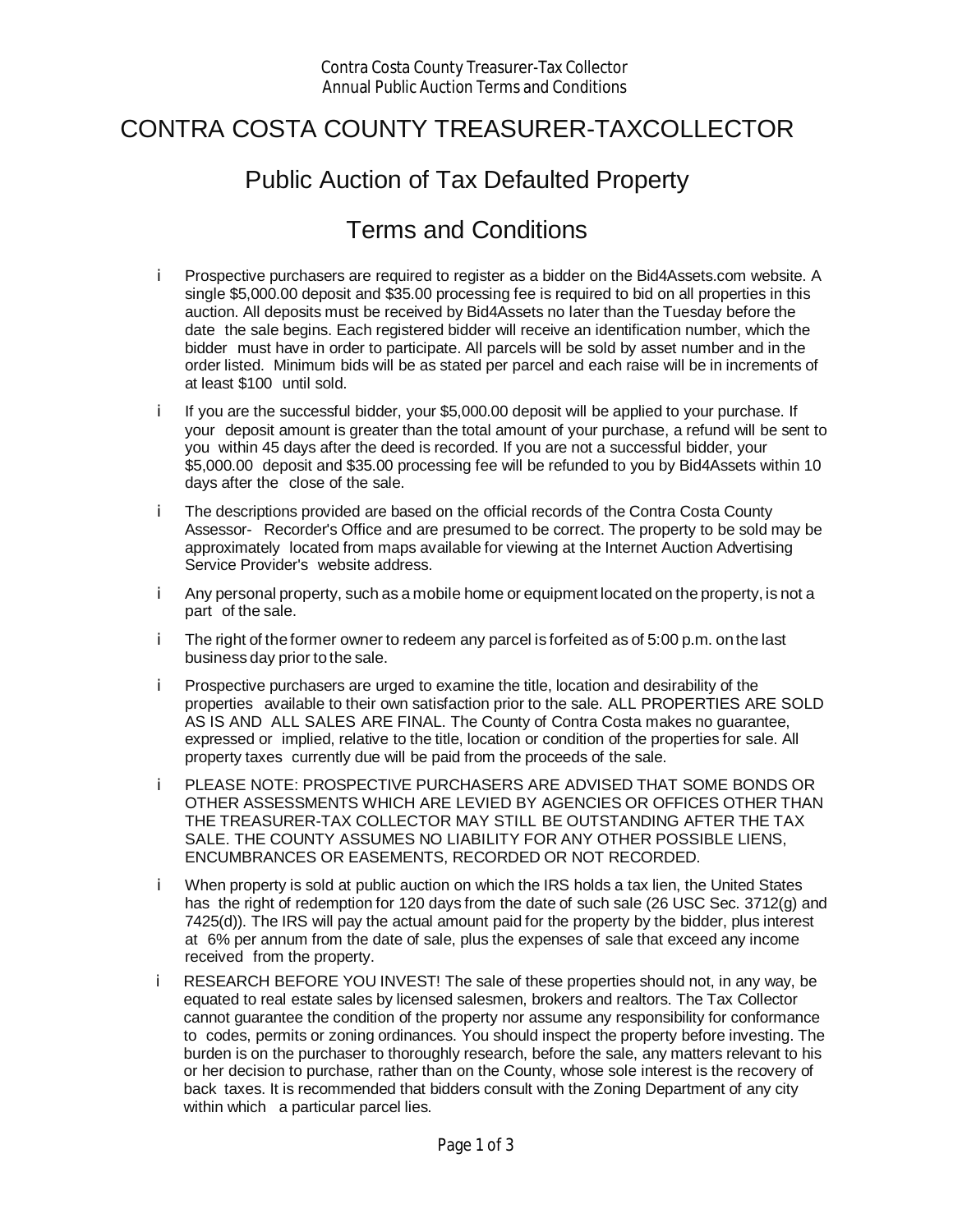- i. Tax-defaulted property will be sold on an "AS IS" basis and ALL SALES ARE FINAL.
- NOTICE OF CONTAMINATED / POSSIBLE CONTAMINATED PROPERTIES: i.

When the County becomes aware of properties on its sales list that are known or suspected to be contaminated, the County will identify these properties and the Lead Agency's name and address where all available information may be reviewed. DO NOT bid on these properties unless you understand the issues related to contaminated properties. Prior to bidding, you should contact your attorney regarding the possible purchase of contaminated properties.

- i. The tax sale information will be updated daily and will not be finalized until the day of the sale.
- Please read all due diligence materials and check the spreadsheets for updates. i.
- The successful bidder may take possession of the property after the tax deed to purchaser has i. been recorded. Most title companies will not insure title on properties sold at public auction for at least one (1) year after the tax deed has been recorded. Legal action to challenge a tax sale must be commenced within one (1) year of the tax deed recording date.
- i. A California documentary transfer tax will be added to, and collected with, the full purchase price. This tax is calculated at the rate of \$.55 for each \$500.00 or fractional part thereof, if the purchase price exceeds \$100.00.
- Purchasers of property within the city of Richmond must also pay a City Transfer Tax in i. addition to the Documentary Transfer Tax. The rate for this city tax is \$7.00 per \$1,000.00 of the purchase price.
- Payment in full by wire transfer, money order or cashier's check (made payable to Bid4Assets), i. will be required within 3 business days of the close of the auction. No business checks, personal checks or credit cards will be accepted. Payments in excess of the purchase price will be disbursed by Bid4Assets directly to the buyer and subject to a \$50 processing fee. If an overpayment is \$50 or less, Bid4Assets will retain this overage.
- i. Prior to accessing the deposit instructions in Bid4Assets, bidders will have to enter prevesting information. Successful bidders will receive email notification at the end of the sale with a link to the deed wizard with the pre-selected information entered. You will have the opportunity to edit the information within the 48 hours after the sale. If you elect not to edit the information entered during the pre-vesting stage, the deed will be processed with information entered in at that time. The deed will be mailed to the purchaser after recording, usually within eight to twelve weeks. This deed conveys all right, title, and interest to the property in accordance with the provisions of California Revenue and Taxation Code section 3712.
- i. Only a successful bidder has the opportunity to purchase Contra Costa County assets. If the successful bidder defaults, under California State Law, Contra Costa County cannot resort to the second highest bidder. If the payment policy is not adhered to, the bid deposit will be forfeited to the County and the successful bidder may be banned from future sales for 5 years.
- i. As a condition of bidding on a tax-defaulted property in the County of Contra Costa, if the County subsequently determines that a property sold by the Tax Collector should not have been sold because it was County property, not in tax-default, or for any other legal reason, the successful bidder consents to the rescission of the sale as provided in California Revenue and Taxation Code Section 3731. To rescind the sale, if a tax deed has been recorded, the registered bidder agrees to sign all required forms to cancel and rescind the erroneous sale and understands that the County will refund only the purchase amount paid and that the Tax Collector and the County of Contra Costa have no further liability in the matter.
- Should the successful purchaser desire a survey of the property, it will be at the purchaser's i. own initiative and expense. No warranty is made by the County, either expressed or implied,